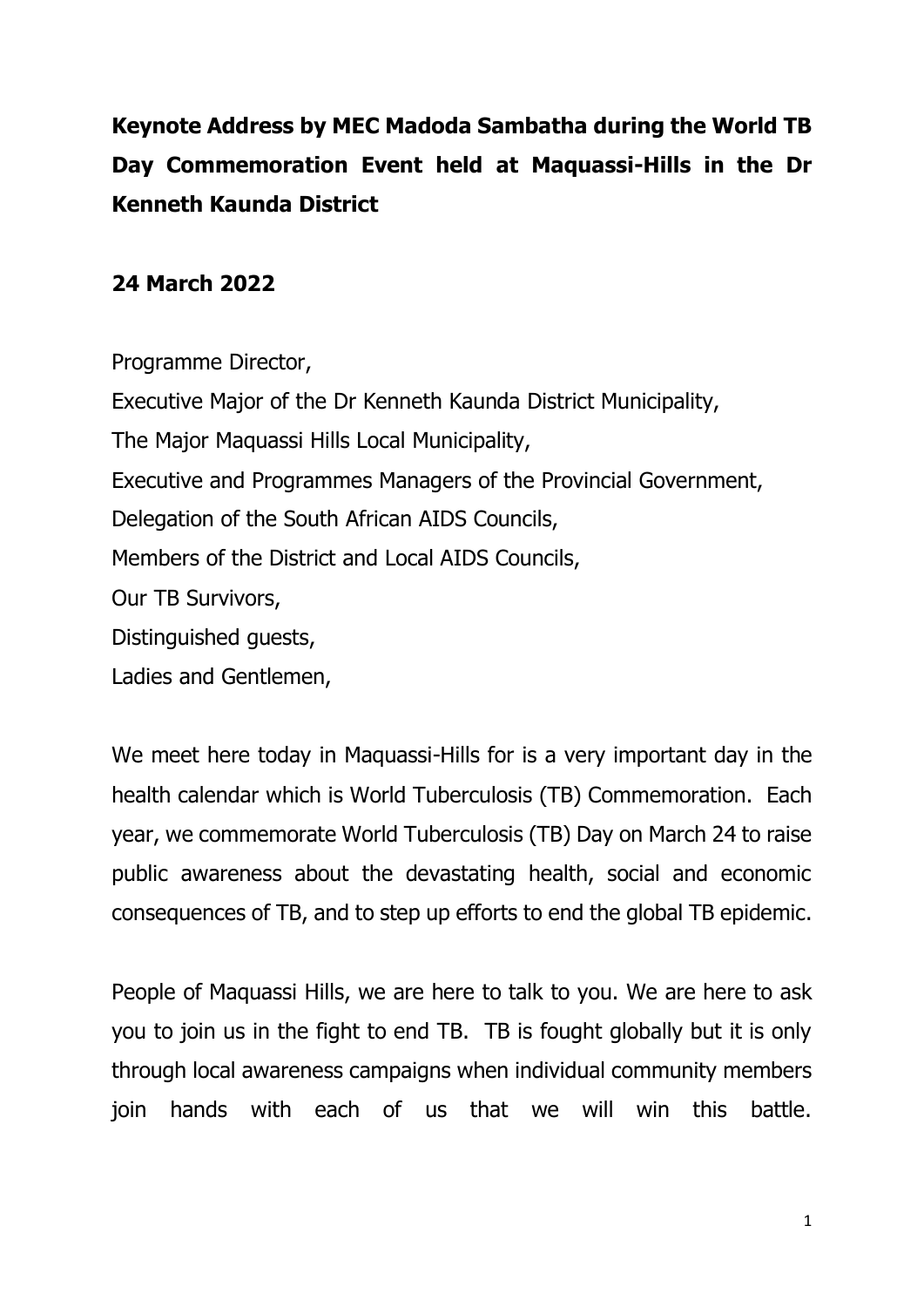it is true that TB remains one of the world's deadliest infectious killers. Each day, nearly 4000 lose their lives to TB and close to 28,000 people fall ill with this preventable and curable disease. Global efforts to combat TB have saved an estimated 63 million lives since the year 2000.

Furthermore, 2018 [estimates](https://www.nicd.ac.za/wp-content/uploads/2020/05/Impact-of-Covid-19-interventions-on-TB-testing-in-South-Africa-10-May-2020.pdf) suggest that over 300 000 South African developed TB in that year. Whilst these may appear to be just numbers, putting these into context places us amongst the top 5 countries with high TB global deaths, amongst countries such as India and Nigeria. The reality is that patients that are not treated are more vulnerable to other infections including coronavirus disease.

We are fighting a huge task against COVID-19 but our resolve to fight the TB pandemic has not diminished and we are calling all of your to join us in this fight. With the theme, "Invest To End TB. Save Lives", we join the national effort of rallying all stakeholders and the broader civil society to have meaningful contribution in the fight against TB. The theme is an earnest call to all South Africans to rally behind national efforts to end TB.

Today we are calling you the people of Maquassi Hills. We believe that that there is an urgent need to find, initiate and retain TB clients on treatment, as well as to regain those who have been lost-to-follow-up hence the call to have a mutual accountability between leaders and ordinary South Africans.

So if you know anyone who was on TB treatment but failed to complete it alert them of the need to go back on treatment. Help us find TB and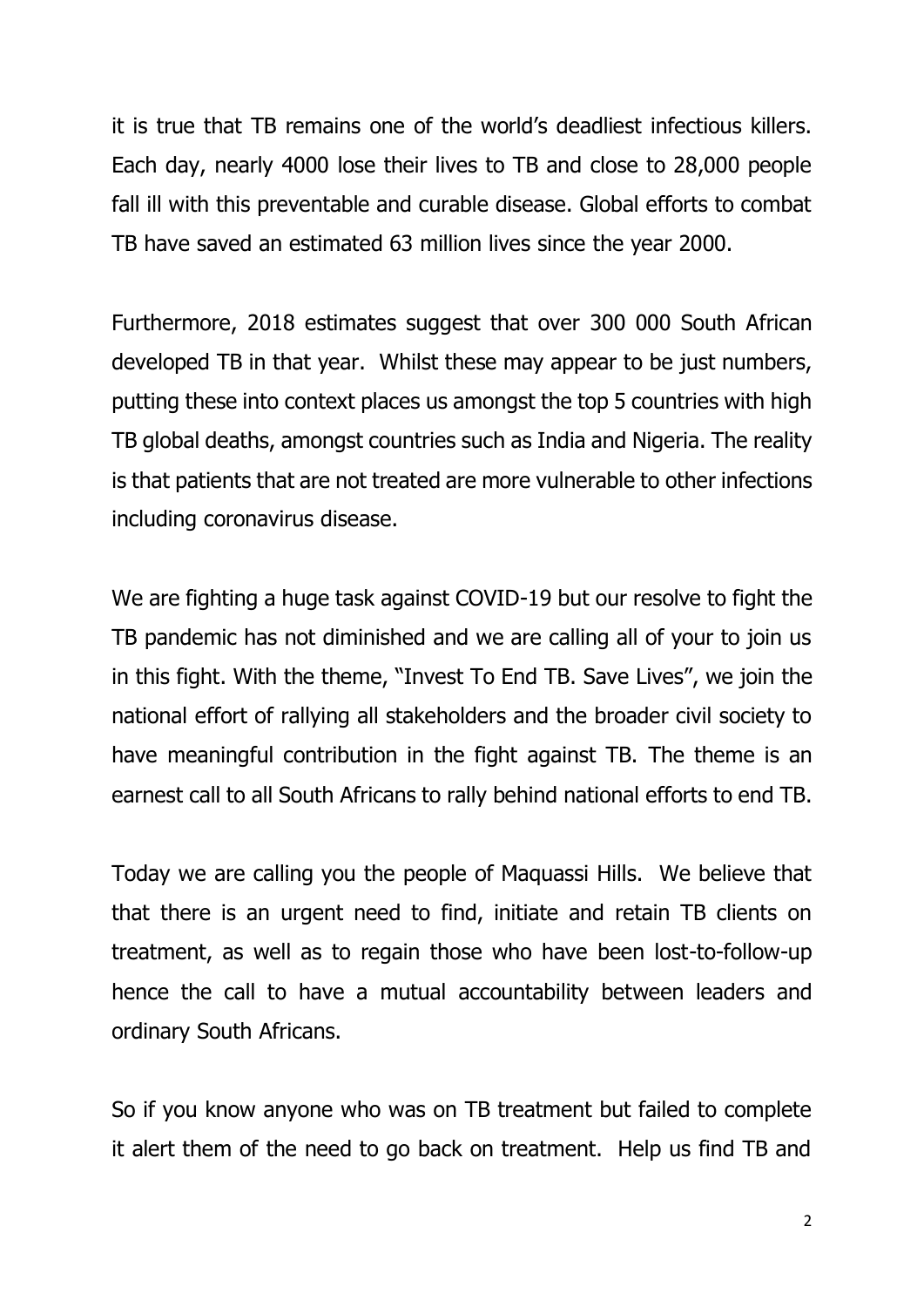stop it on its tracks because TB is curable if you take your treatment as directed by the doctors and complete it. We are to have a mutual accountability between ourselves as leaders and ordinary South Africans.

I am worried that the number of TB patients treated successfully is less than those initiated on treatment due to this challenge of high loss to follow up (defaulters) and deaths. TB patients who become loss follow up (not retained in care) increase the number of missing TB cases, TB mortality and impose the risk of developing drug resistant TB (while treating drug resistant TB is more expensive and drugs have more or severe side effects) and infecting other community members.

Two districts with a challenge of high TB loss to follow up are Dr Ruth Segomotsi Mompati and Dr Kenneth Kaunda. Dr Ruth Segomotsi Mompati District has also a challenge of low TB case finding related to the least to TB screening.

We need to remain on track in implementing targeted programmes towards meeting the TB targets as outlined in the National Strategic Plan for HIV, TB and STIs for the period 2017-2022.

South Africa is one of the 14 countries worldwide that have a high burden of both MDR TB and Drug Sensitive TB. Nine (9) of these countries are in Africa while 5 are in Asia. In South Africa, Bojanala and Dr Kenneth Kaunda are among those 11 high burden Districts. Men have the highest TB rate infections than women especially men in the age group 35-44 years (27%).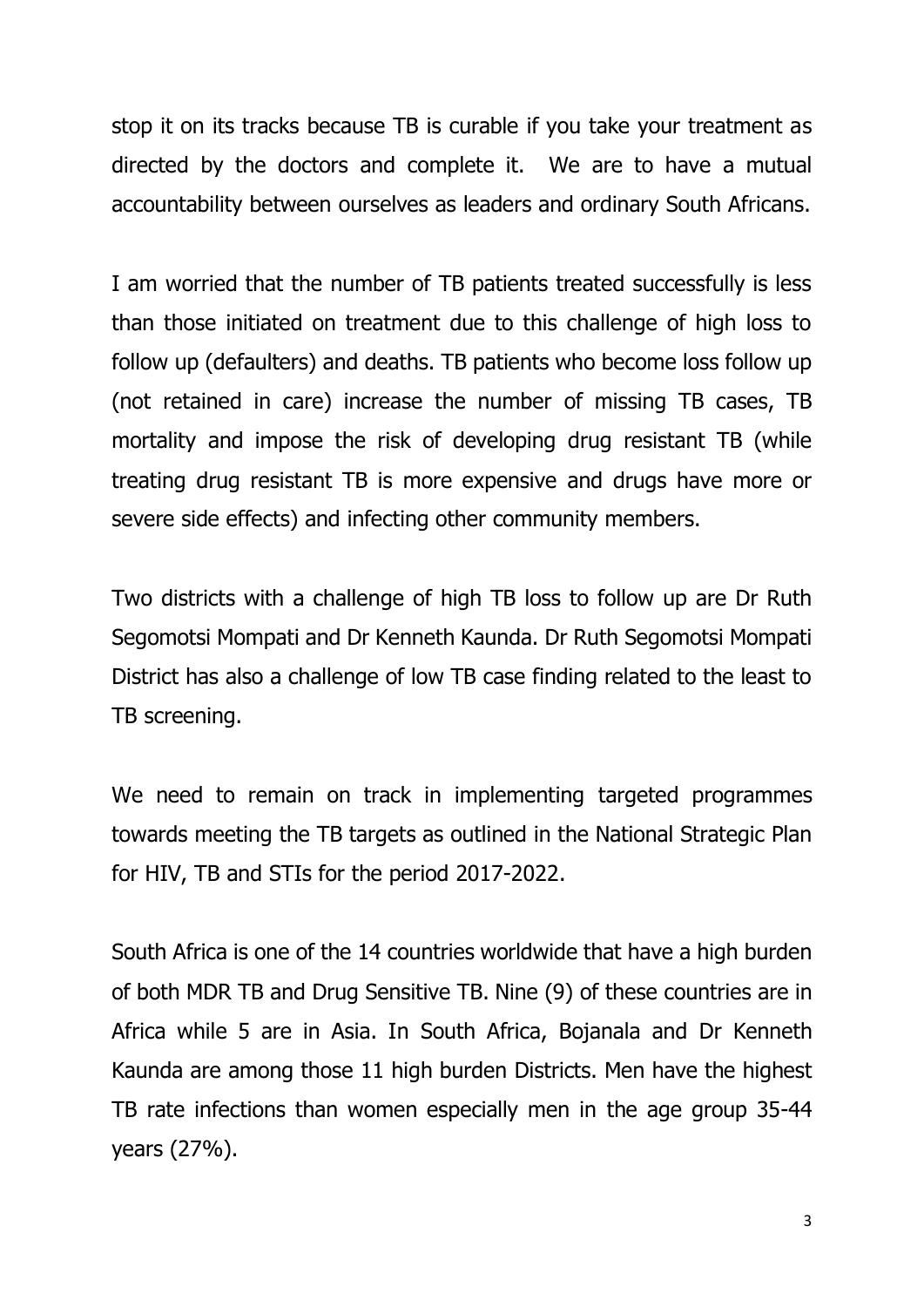North West Province has a total population of 4,027,160. Bojanala District has a total population of (1,7 million), followed by Ngaka Modiri Molema District (889 108) and Dr Kenneth Kaunda (742 821). Dr Ruth Segomotsi Mompati District has a smallest population of 459 358.

Bojanala District and Dr Kenneth Kaunda District contain the mining towns of Rustenburg and Klerksdorp, Orkney, Stillfontein and Hartebees, respectively, resulting in the unique socio-economic challenges of informal settlements in and around them. These areas also see the emergence of HIV, STI and TB.

The Province has collaborated with stakeholders like traditional healers, traditional leaders, faith based organisation and community organisations to tackle HIV/AIDS and TB.

Our TB Treatment success rate are affected by mainly loss to follow up as patients move from one area without reporting. It is for this reason that we have embarked on the 90-90-90 strategy which target to have:

- 90% of all people are screened for TB
- 90% of those diagnosed with TB are treated for treatment and retained on treatment and
- 90% of those on treatment are successfully treated

There is a need to intensify community awareness and health education on TB and importance to seek assistance early and those who have being confirmed to have active TB disease to be initiated on treatment as soon